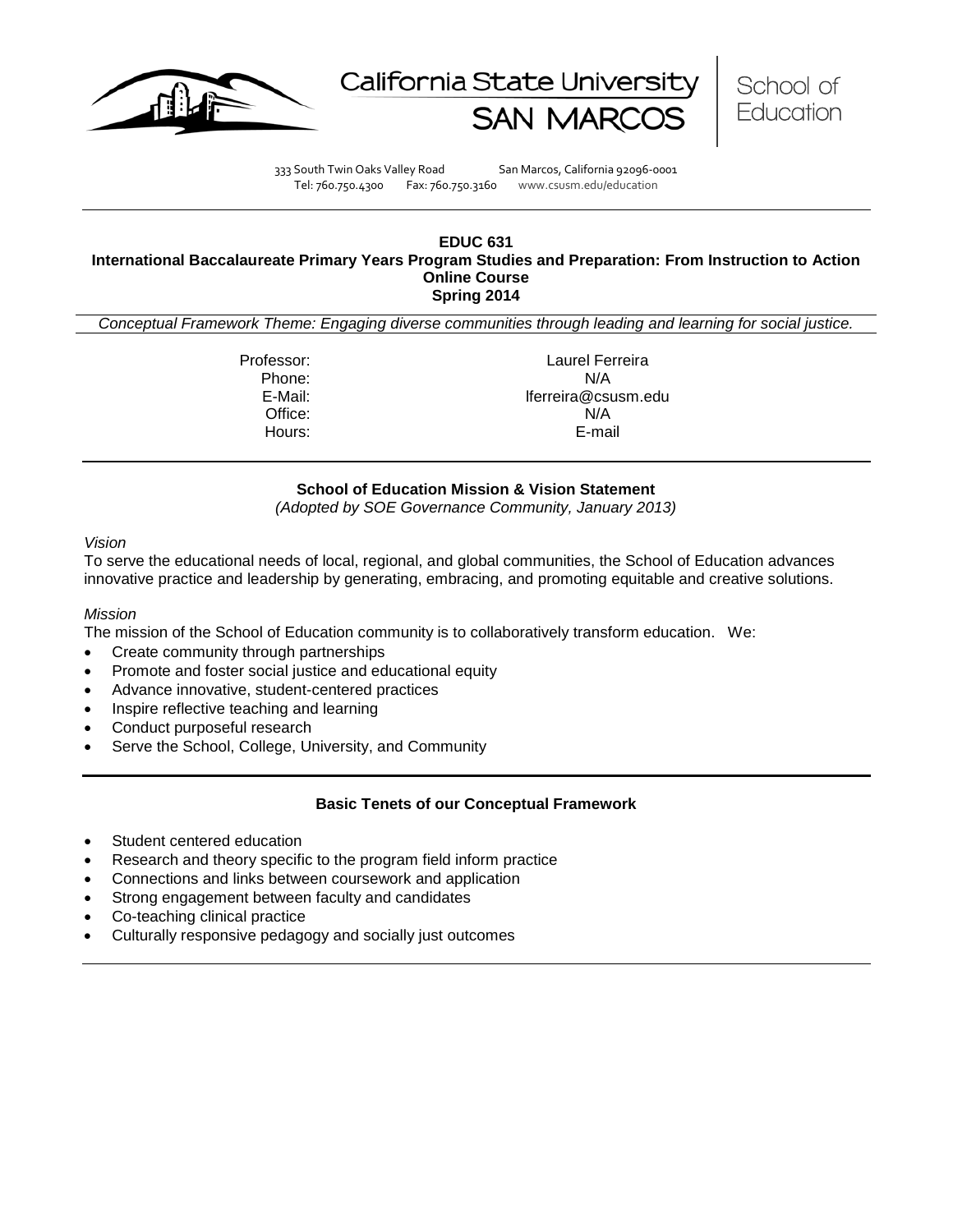## **COURSE DESCRIPTION**

The International Baccalaureate (IB) Teacher Studies and Preparation II develops theoretical and practical knowledge of the International Baccalaureate Primary Years program (PYP) authorization process, assessment, evaluation, and reflection. The successful completion of this class and the prerequisite IB Teacher Studies and Preparation EDUC 630 class qualifies the candidate to deliver instruction in a PYP world school. The target candidates for this class are newly credentialed teachers, experienced teachers, teacher leaders, and site administrators. *Enrollment restricted to students who have obtained consent of instructor. Prerequisite: EDUC 630.*

FERREIRA: Completion of the International Baccalaureate Teacher Studies and Preparation courses demonstrates that the participant has achieved the IB's professional development requirement for program authorization and evaluation in IB schools. Students who successfully complete the 10 unit course requirements have the opportunity to apply for the International Baccalaureate Certificate in Teaching and Learning. Additionally the certificate holders will have access to the IB's online curriculum center for two years and opportunities for involvement in various IB professional development activities.

## **Course Prerequisites**

Completion of the International Baccalaureate Primary Years Program Teacher Certification: From Theory to **Practice** 

## **Course Objectives**

The student will understand and demonstrate knowledge of:

- 1. The purpose of assessment in planning, teaching, and learning
- 2. The use of various forms of assessment, including authentic and performance based assessment
- 3. How to design rubrics for assessment
- 4. How to meet the needs of Special Education students and English learners in the IB
- 5. Evaluation and grading practices and reporting IB progress to parents
- 6. The strategies to align the government or state standards with the IB transdisciplinary themes
- 7. The role of reflection in the IB teaching and learning cycle
- 8. The importance of collaborative learning and collegial activity in support of the IB program
- 9. The use of technology as a resource, especially the IB online curriculum center
- 10. The use of technology for communication to engage and contribute to the global IB community

### **Unique Course Requirements**

The course will require participants to visit (in person or virtually/online) an IB authorized School. Participants will collect evidence (pictures, notes, interviews with students, teachers, Heads of School, or coordinators) – in person or by studying the website of the school, calling, emailing, etc.

#### **Required Texts**

Barell, J. (2008) *Why are school buses always yellow?* Thousand Oaks, CA: Corwin Press.

Wiggins, G. and McTighe, J. (2004) *Understanding by design Professional Development Workbook.* Alexandria, VA: ACSD

Other online resources and IB Online Curriculum Center materials will be required and/or recommended during the course.

## **Authorization to Teach English Learners**

This credential program has been specifically designed to prepare teachers for the diversity of languages often encountered in California public school classrooms. The authorization to teach English learners is met through the infusion of content and experiences within the credential program, as well as additional coursework. Candidates successfully completing this program receive a credential with authorization to teach English learners. *(Approved by CCTC in SB 2042 Program Standards, August 02)*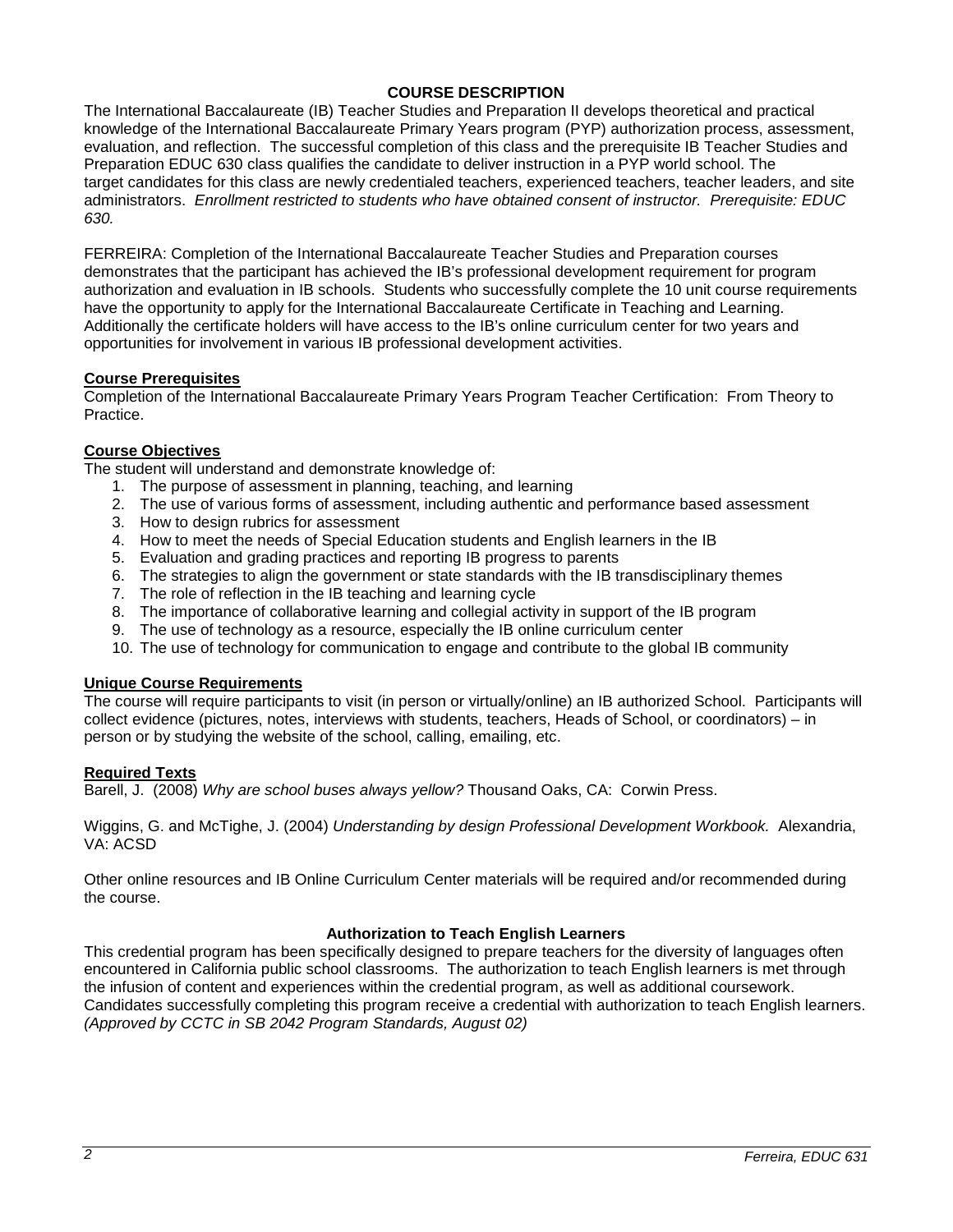## **STUDENT LEARNING OUTCOMES**

### **California Teacher Performance Assessment (CalTPA)**

Beginning July 1, 2008 all California credential candidates must successfully complete a state-approved system of teacher performance assessment (TPA), to be embedded in the credential program of preparation. At CSUSM this assessment system is called the CalTPA or the TPA for short.

To assist your successful completion of the TPA, a series of informational seminars are offered over the course of the program. TPA related questions and logistical concerns are to be addressed during the seminars. Your attendance to TPA seminars will greatly contribute to your success on the assessment.

Additionally, SoE classes use common pedagogical language, lesson plans (lesson designs), and unit plans (unit designs) in order to support and ensure your success on the TPA and more importantly in your credential program.

The CalTPA Candidate Handbook, TPA seminar schedule, and other TPA support materials can be found on the SoE website: <http://www.csusm.edu/education/CalTPA/ProgramMaterialsTPA.html>

## **GENERAL CONSIDERATIONS**

### **Assessment of Professional Dispositions**

Assessing a candidate's dispositions within a professional preparation program is recognition that teaching and working with learners of all ages requires not only specific content knowledge and pedagogical skills, but positive attitudes about multiple dimensions of the profession. The School of Education has identified six dispositions – social justice and equity, collaboration, critical thinking, professional ethics, reflective teaching and learning, and life-long learning—and developed an assessment rubric. For each dispositional element, there are three levels of performance - *unacceptable*, *initial target*, and *advanced target*. The description and rubric for the three levels of performance offer measurable behaviors and examples.

The assessment is designed to provide candidates with ongoing feedback for their growth in professional dispositions and includes a self-assessment by the candidate. The dispositions and rubric are presented, explained and assessed in one or more designated courses in each program as well as in clinical practice. Based upon assessment feedback candidates will compose a reflection that becomes part of the candidate's Teaching Performance Expectation portfolio. Candidates are expected to meet the level of *initial target* during the program.

## **School of Education Attendance Policy**

Due to the dynamic and interactive nature of courses in the School of Education, all candidates are expected to attend all classes and participate actively. At a minimum, candidates must attend more than 80% of class time, or s/he may not receive a passing grade for the course at the discretion of the instructor. Individual instructors may adopt more stringent attendance requirements. Should the candidate have extenuating circumstances, s/he should contact the instructor as soon as possible. *(Adopted by the COE Governance Community, December, 1997).*

#### **Students with Disabilities Requiring Reasonable Accommodations**

Candidates with disabilities who require reasonable accommodations must be approved for services by providing appropriate and recent documentation to the Office of Disable Student Services (DSS). This office is located in Craven Hall 4300, and can be contacted by phone at (760) 750-4905, or TTY (760) 750-4909. Candidates authorized by DSS to receive reasonable accommodations should meet with their instructor during office hours or, in order to ensure confidentiality, in a more private setting.

#### **All University Writing Requirement**

Students will fulfill the writing requirement with a series of journal reflections that will demonstrate reflection and growth through implementing the IB PYP program as well as knowledge of the major documents that need to be developed for IB authorization. Session 6: The submission will cover: Beginning a PYP Program; Assessment in the PYP; Developing a Transdisiciplinary Program; Differentiation. Session 11: The completed submission will include the first half as well as the addition of the following: IB Standards and Practices; The Exhibition; ICT to support the PYP; The Commonalities of the IB Program with either Common Core Standards or Regional Standards. Submit as one total paper in either MLA or APA format using academic scholarly language.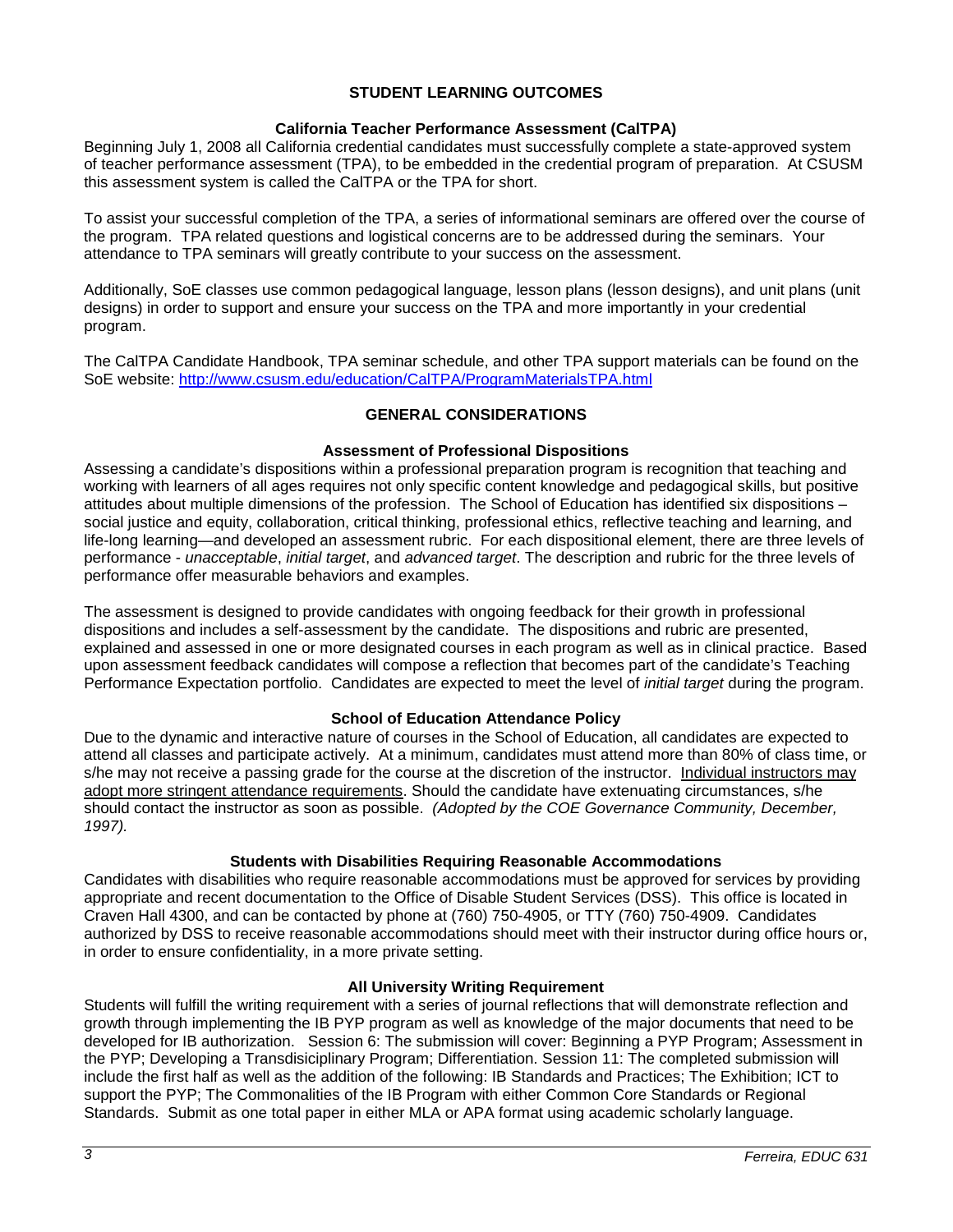### **CSUSM Academic Honesty Policy**

"Students will be expected to adhere to standards of academic honesty and integrity, as outlined in the Student Academic Honesty Policy. All written work and oral presentation assignments must be original work. All ideas/materials that are borrowed from other sources must have appropriate references to the original sources. Any quoted material should give credit to the source and be punctuated with quotation marks.

Students are responsible for honest completion of their work including examinations. There will be no tolerance for infractions. If you believe there has been an infraction by someone in the class, please bring it to the instructor's attention. The instructor reserves the right to discipline any student for academic dishonesty in accordance with the general rules and regulations of the university. Disciplinary action may include the lowering of grades and/or the assignment of a failing grade for an exam, assignment, or the class as a whole."

Incidents of Academic Dishonesty will be reported to the Dean of Students. Sanctions at the University level may include suspension or expulsion from the University.

### **Plagiarism:**

As an educator, it is expected that each candidate will do his/her own work, and contribute equally to group projects and processes. Plagiarism or cheating is unacceptable under any circumstances. If you are in doubt about whether your work is paraphrased or plagiarized see the Plagiarism Prevention for Students website [http://library.csusm.edu/plagiarism/index.html.](http://library.csusm.edu/plagiarism/index.html) If there are questions about academic honesty, please consult the University catalog.

#### **Use of Technology**

Candidates are expected to demonstrate competency in the use of various forms of technology (i.e. word processing, electronic mail, Moodle, use of the Internet, and/or multimedia presentations). Specific requirements for course assignments with regard to technology are at the discretion of the instructor. Keep a digital copy of all assignments for use in your teaching portfolio. All assignments will be submitted online, and some will be submitted in hard copy as well. Details will be given in class.

### **Electronic Communication Protocol**

Electronic correspondence is a part of your professional interactions. If you need to contact the instructor, e-mail is often the easiest way to do so. It is my intention to respond to all received e-mails in a timely manner. Please be reminded that e-mail and on-line discussions are a very specific form of communication, with their own nuances and etiquette. For instance, electronic messages sent in all upper case (or lower case) letters, major typos, or slang, often communicate more than the sender originally intended. With that said, please be mindful of all e-mail and on-line discussion messages you send to your colleagues, to faculty members in the School of Education, or to persons within the greater educational community. All electronic messages should be crafted with professionalism and care.

Things to consider:

- Would I say in person what this electronic message specifically says?
- How could this message be misconstrued?
- Does this message represent my highest self?
- Am I sending this electronic message to avoid a face-to-face conversation?

In addition, if there is ever a concern with an electronic message sent to you, please talk with the author in person in order to correct any confusion.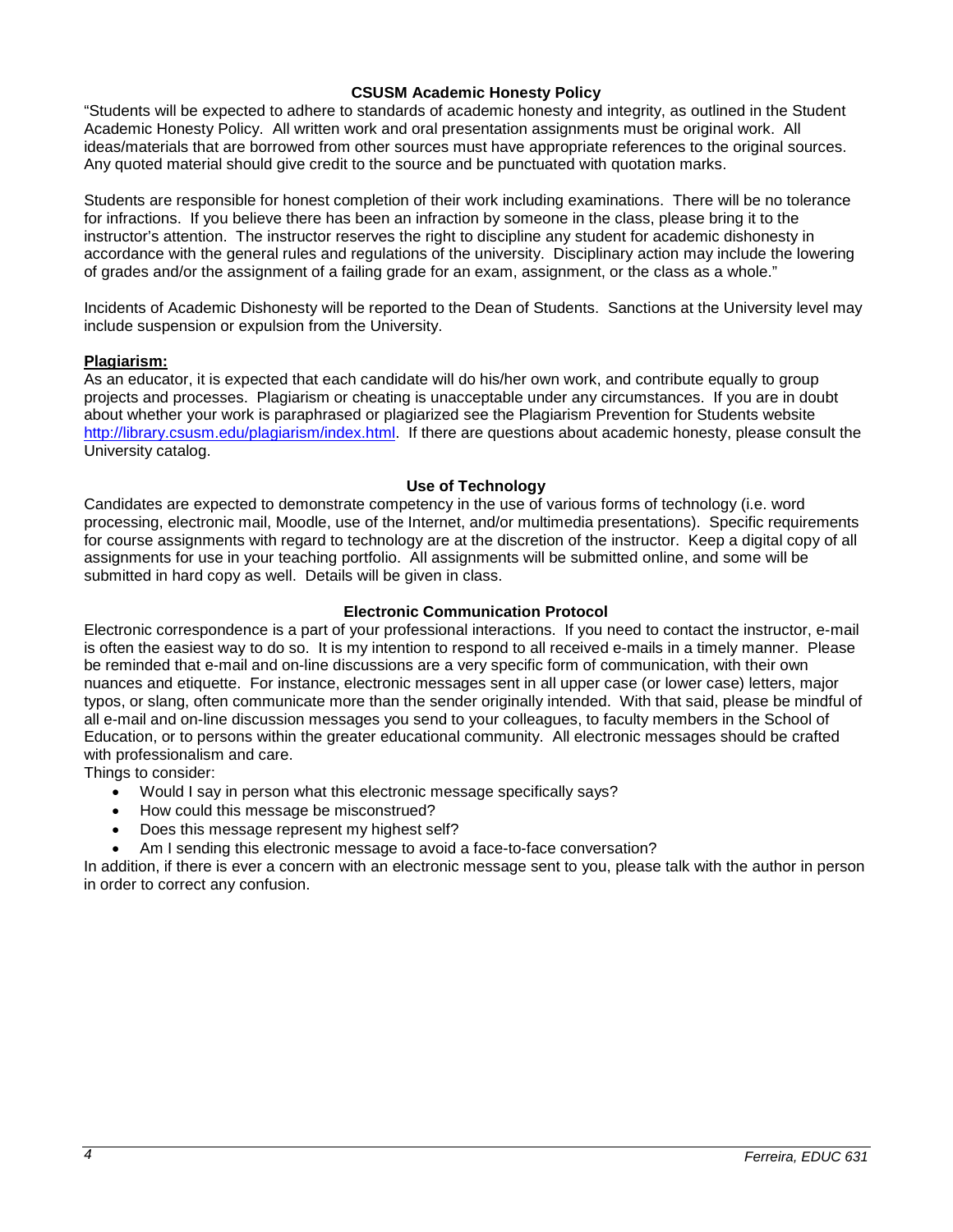### **COURSE REQUIREMENTS AND GRADING STANDARDS**

All assignments will be submitted on Cougar Courses online. Assignments are given based on expectations of "mastery" of the content and academic format for the assignments. Students may submit assignments early, receive instructor feedback, and resubmit the assignment on Cougar Courses for additional grade consideration before the deadline date. Late assignments cannot be considered for "resubmission."

Formative and summative assessments will determine the candidate's ability to:

- Engage in discussions and writing assignments that reflect knowledge of reading assignments and class lectures;
- Foster collegiality and open-minded communication;
- Encourage risk taking, creativity, inquiry, and innovation;
- Promote intercultural understanding, caring, and respect;
- Acknowledge diversity and multiple perspectives;
- Support reflection and professional learning;
- Present information; and
- Use technology to its fullest extent.

The following factors will be considered in determining a final grade:

| Assignment                                                                                                             | Description                                                                                                                                                                                                                                        | Points                | Due date                                           |
|------------------------------------------------------------------------------------------------------------------------|----------------------------------------------------------------------------------------------------------------------------------------------------------------------------------------------------------------------------------------------------|-----------------------|----------------------------------------------------|
| Reading and class<br>discussions                                                                                       | Evidence of online class<br>attendance and preparation of<br>assignments listed in the syllabus.<br>Post responses to prompts on                                                                                                                   | 45                    | See posted prompts<br>on weekly course<br>outlines |
|                                                                                                                        | Cougar Courses.                                                                                                                                                                                                                                    |                       |                                                    |
| Reflective journal<br>entries                                                                                          | Reflect weekly on the learnings,<br>your growth, and your goals                                                                                                                                                                                    | $10 + 10$<br>20 total | Sessions 6, 11                                     |
| Completion of an<br>action plan                                                                                        | Use the IB authorization criteria to<br>write an action plan for your site                                                                                                                                                                         | 10                    | Session 8                                          |
| Presentation of a mini<br>lesson to foster<br>intercultural awareness<br>/ understanding or<br>cross-curricular lesson | Individually or in a team, creatively<br>present to the class an idea or<br>lesson you have used in your<br>classroom or seen online to foster<br>student intercultural mindedness<br>and multicultural awareness or a<br>cross-curricular lesson. | 5                     | Session 10                                         |
| Unit planner and<br>authentic assessment<br>and rubric (group<br>project)                                              | Submit your final copy of the unit<br>planner and present your<br>authentic assessment and rubric                                                                                                                                                  | 10                    | Session 14                                         |
| IB report card<br>addendum                                                                                             | Create or design a report card<br>addendum to match IB<br>assessment and parent reporting                                                                                                                                                          | 5                     | Session 7                                          |
| Presentation                                                                                                           | Give a presentation demonstrating<br>"action" in your class or school                                                                                                                                                                              | 5                     | Session 15                                         |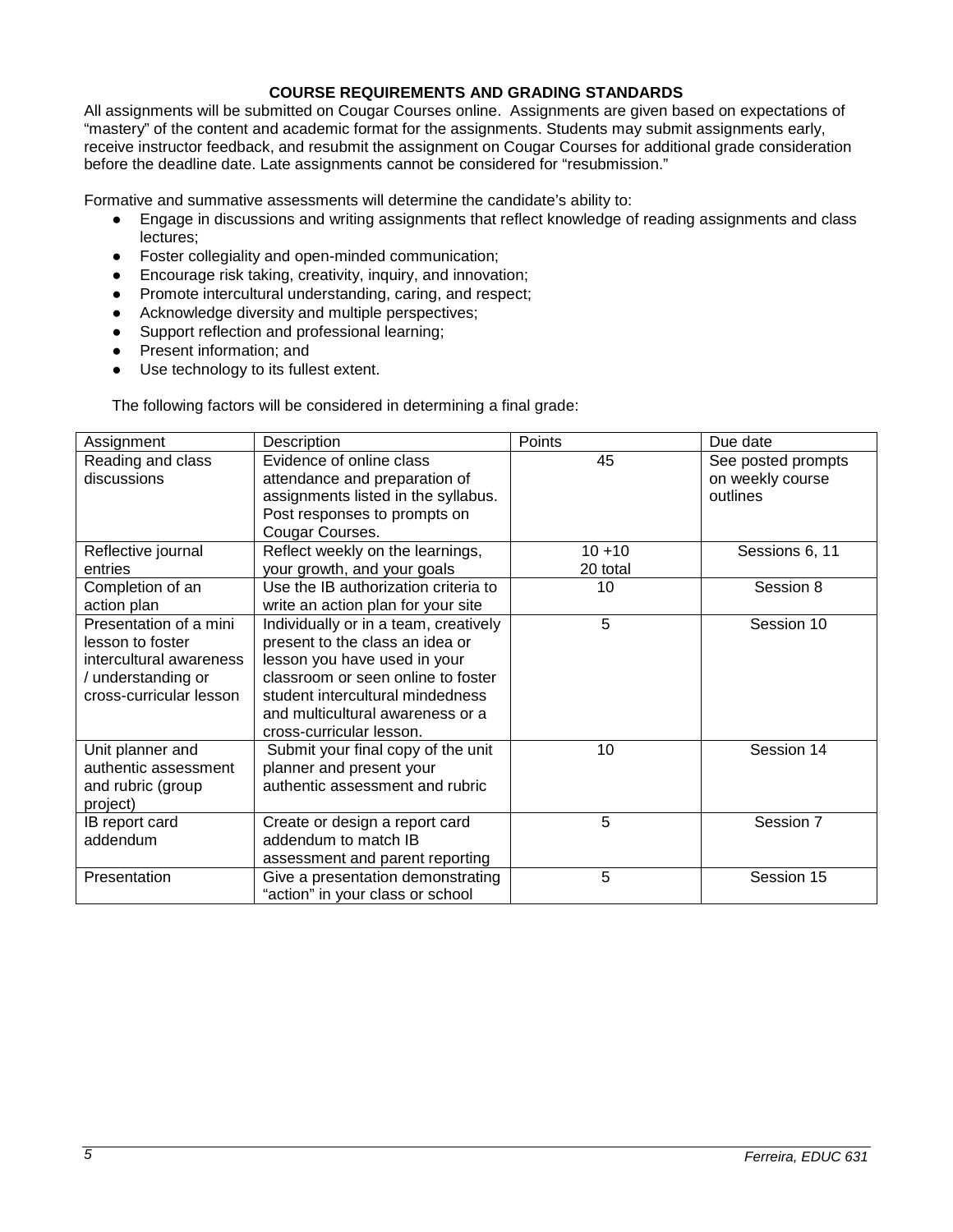# **SCHEDULE/COURSE OUTLINE**

The class topics will come from essential questions and domains of knowledge. Further inquiry generated by the class will develop from these topics.

| Date<br>***Session 0                           | <b>Topic</b><br><b>Cougar Course Preparation</b>                                                                                                                                                    | <b>Participant class preparation</b><br>Become familiar with Cougar Course<br>$\bullet$<br>platform and documents on session 0                                                                                                                                |
|------------------------------------------------|-----------------------------------------------------------------------------------------------------------------------------------------------------------------------------------------------------|---------------------------------------------------------------------------------------------------------------------------------------------------------------------------------------------------------------------------------------------------------------|
| Session 1<br>Date:<br>January 18               | What is the IB authorization<br>$1_{\cdot}$<br>process?                                                                                                                                             | Read: Coordinator's handbook 2013-2014<br>$\bullet$<br>(e-library on OCC)<br>Making the PYP happen: Pedagogical<br>leadership in a PYP school (e-library on<br>OCC)                                                                                           |
| Session 2<br>Date:<br>January 25               | 1. Why is international education<br>important and how is it essential to<br>the IB philosophy?<br>2. What are the commonalities and<br>differences of the three IB<br>programs?                    | Read: Making the PYP Happen: A<br>$\bullet$<br>curriculum framework for international<br>primary education, pp.56-63<br>Read: Guidelines for developing a school<br>language policy (e-library on OCC)<br>Read: What is an IB education (e-library<br>on OCC) |
| Session 3<br>Date:<br>February 1               | 1. How is the IB curriculum aligned<br>vertically and horizontally to cover all<br>the goals and spiral upward?<br>2. How are teachers and leaders<br>involved in the self study and<br>reflection? | Read: Developing a transdisciplinary<br>$\bullet$<br>program of inquiry (e-library on OCC)<br>Read: Program evaluation and self-study<br>guide (e-library on OCC)                                                                                             |
| Sessions 4<br>and 5<br>Date:<br>February 8     | 1. What is the purpose and role of<br>assessment in the IB?<br>2. How are authentic assessments,<br>tasks, criteria and rubrics designed<br>and applied to support learning<br>outcomes?            | Prepare for 6 hour class<br>$\bullet$<br>Understanding by Design: Professional<br>development workbook<br>1. Skim pages 60-133<br>2. Read pages 136-209                                                                                                       |
| Session 6<br>Date :<br>February 15             | How will the participants<br>1.<br>demonstrate their ability to design<br>differentiated instruction,<br>assessment tasks, and rubrics for all<br>students?                                         | Understanding by Design: Professional<br>$\bullet$<br>development workbook pp. 212-288<br>Due:<br>First half of Reflection Journal                                                                                                                            |
| Session 7<br>Date:<br>February 18<br>(Tuesday) | 1. How is the progress of learning and<br>student outcomes documented and<br>communicated?<br>1. How are parents involved in our<br>practice?                                                       | Read: Why are school buses always<br>$\bullet$<br>yellow? Chapter 9 (How do we involve<br>parents in our inquiries?)<br>Due:<br>Report card addendum                                                                                                          |